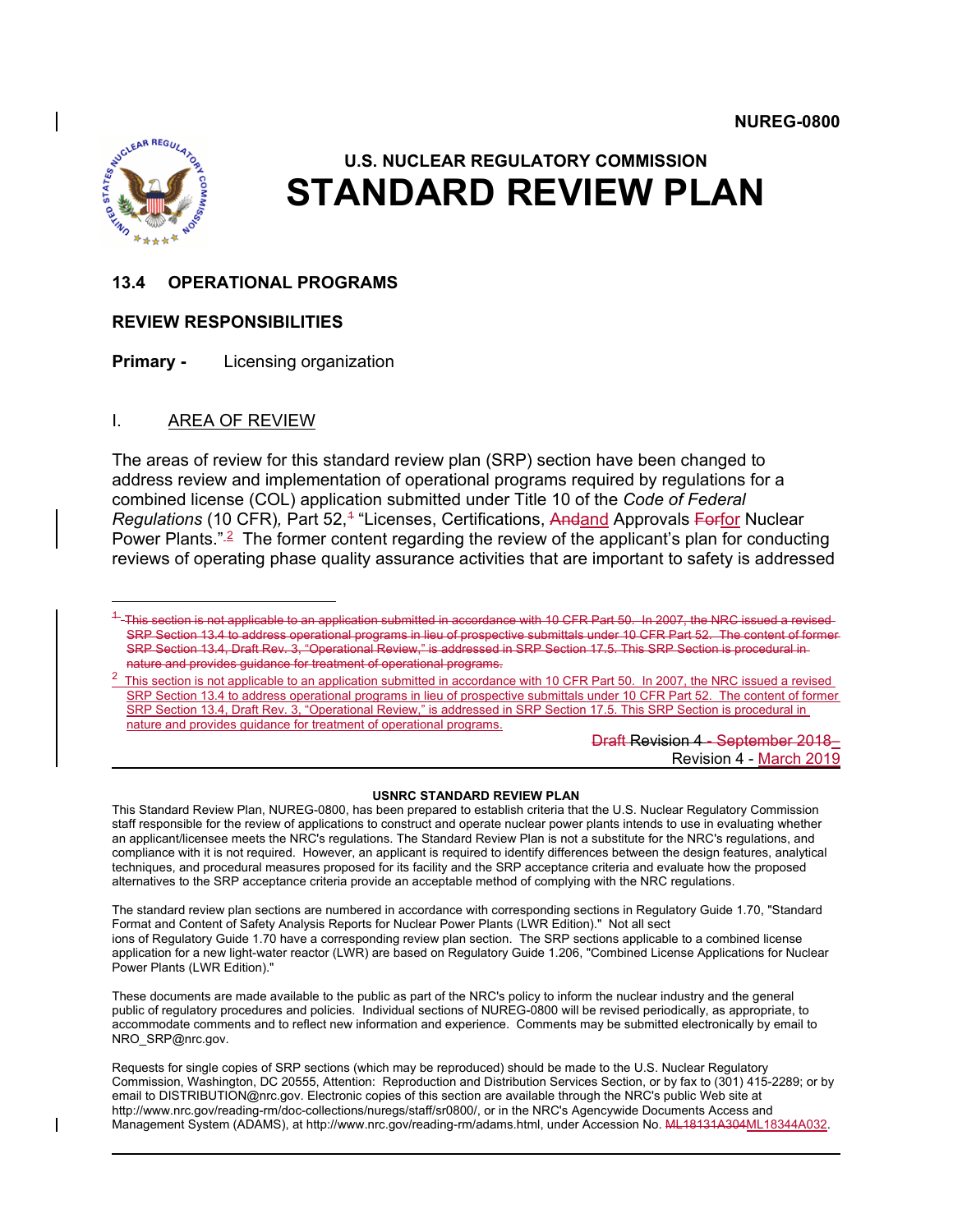in SRP Section 17.5, "Quality Assurance Program Description - Design Certification, Early Site Permit and New License Applicants."

The specific area of review is as follows:

Operational Program Description and Implementation. For a COL application, the staff reviews the final safety analysis report (FSAR) Table 13.4-x to ensure that all required operational programs are included. The staff review of each operational program description and the proposed implementation milestones is performed within the identified substantive SRP section reviews.

### Review Interfaces

The SRP sections referenced in the attached sample FSAR Table 13.4-x include the specific acceptance criteria and review procedures.

### II. ACCEPTANCE CRITERIA

### **Requirements**

There are no specific requirements for this SRP section. The applicable requirement for each operational program is identified in the attached sample FSAR Table 13.4-x.

### SRP Acceptance Criteria

The SRP sections referenced in the attached sample FSAR Table 13.4-x include SRP acceptance criteria for operational programs.

### Technical Rationale

In the Staff Requirements Memorandum on SECY-05-0197, the Commission provided the following directions regarding operational programs:

- 1. Include license conditions to govern the implementation of operational programs in the COL if implementation requirements are not specified in the regulations.
- 2. Identify the list of operational programs required to be included in a COL application.
- 3. Use the generic emergency planning/emergency preparedness (EP) inspections, tests, analyses, and acceptance criteria (ITAAC) in Attachment 2 to SECY-05-0197 as a model for EP ITAAC to be included in COL applications, but review proposed plant-specific EP ITAAC on a case-by-case basis.

The required operational programs are referenced in the attached sample FSAR Table 13.4-x.

### III. REVIEW PROCEDURES

1. The licensing organization coordinates the overall review of operational programs. The staff performs the substantive review of each operational program in accordance with the guidance in the SRP section identified for each program in the attached sample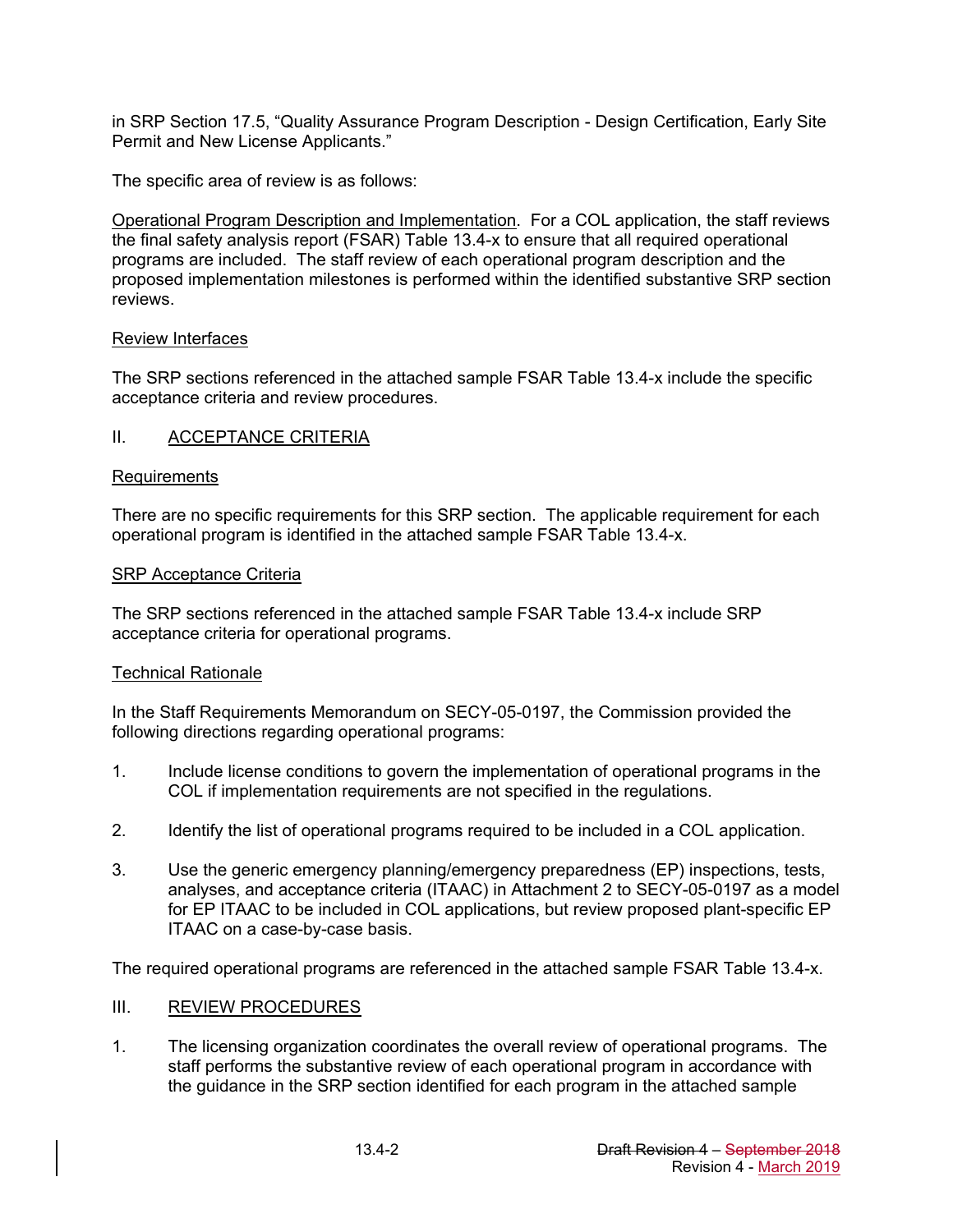FSAR Table 13.4-x. The review ensures that the COL applicant fully describes each operational program required by regulations and its implementation, including EP and security, each of which is listed in the attached sample FSAR Table 13.4-x. In addition, non-programmatichardware aspects of the EP, security, and fire protection programs (e.g., fire detection/suppression systems and fire barriers), will be subject to ITAAC. SRP Section 14.3.10 describes the ITAAC that apply to EP. The review of ITAAC is performed under SRP Section 14.3, "Inspections, Tests, Analyses, and Acceptance Criteria."

In this context, "fully described" $32$  $32$  indicates that the program is clearly and sufficiently described in terms of the scope and level of detail to allow a reasonable assurance finding of acceptability. Required programs should always be described at a functional level and at an increased level of detail when implementation choices could materially and negatively affect the program effectiveness and acceptability.

The technical reviewer may consider the applicant's incorporation by reference of a Nuclear Energy Institute (NEI) generic program for which the staff has prepared a safety evaluation (SE), with the SE being appended to the approved version of the generic program. The technical reviewer may consider the applicability of an NEI generic operational program for the purpose of making the required regulatory finding. Nonetheless, a plant and site-specific operational program may be changed in accordance with an applicable change process set forth in the regulations before the program is implemented in accordance with the condition in COL. - The staff reviews the applicable commitments and implementation milestones to ensure that the program is properly referenced and that the licensee has followed the applicable change process inregard toregarding any program revisions or changes. The staff may inspect changes the licensee made without prior NRC approval to confirm that the licensee correctly implemented the applicable change process and the program as implemented is acceptable.

If an applicant proposes a new operational program or proposes to use an operational program to meet a regulatory requirement that does not call for an operational program, the staff reviews the proposed augmentation of programmaticaugment elements toof an existing operational program or a new program, the staff reviews the proposal. In doing so, the staff assesses the adequacy of the programmatic elements and the resulting effects on the development of a plant and site-specific operational program by the implementation milestone. The staff's evaluation and conclusion of the acceptability of the augmented programmatic elements or new program is addressed in FSAR Section 13.4 and applicable sections of the FSAR where applicable SSCs or regulatory requirements are described. The staff's evaluation of the augmented programmatic elements or new program would confirm that the relevant requirements and guidance identified in FSAR, Section 13.4 and Table 13.4-x are not adversely impacted and, if required for implementation, the design includes the necessary plant systems and components identified in the supplemental programmatic elements or new program.

<span id="page-2-0"></span> $\overline{a}$  $3$  Defined by the Commission in a May 14, 2004, SRM for SECY-04-0032, "Programmatic Information Needed for Approval of a Combined License Application without Inspections, Tests, Analyses, and Acceptance Criteria."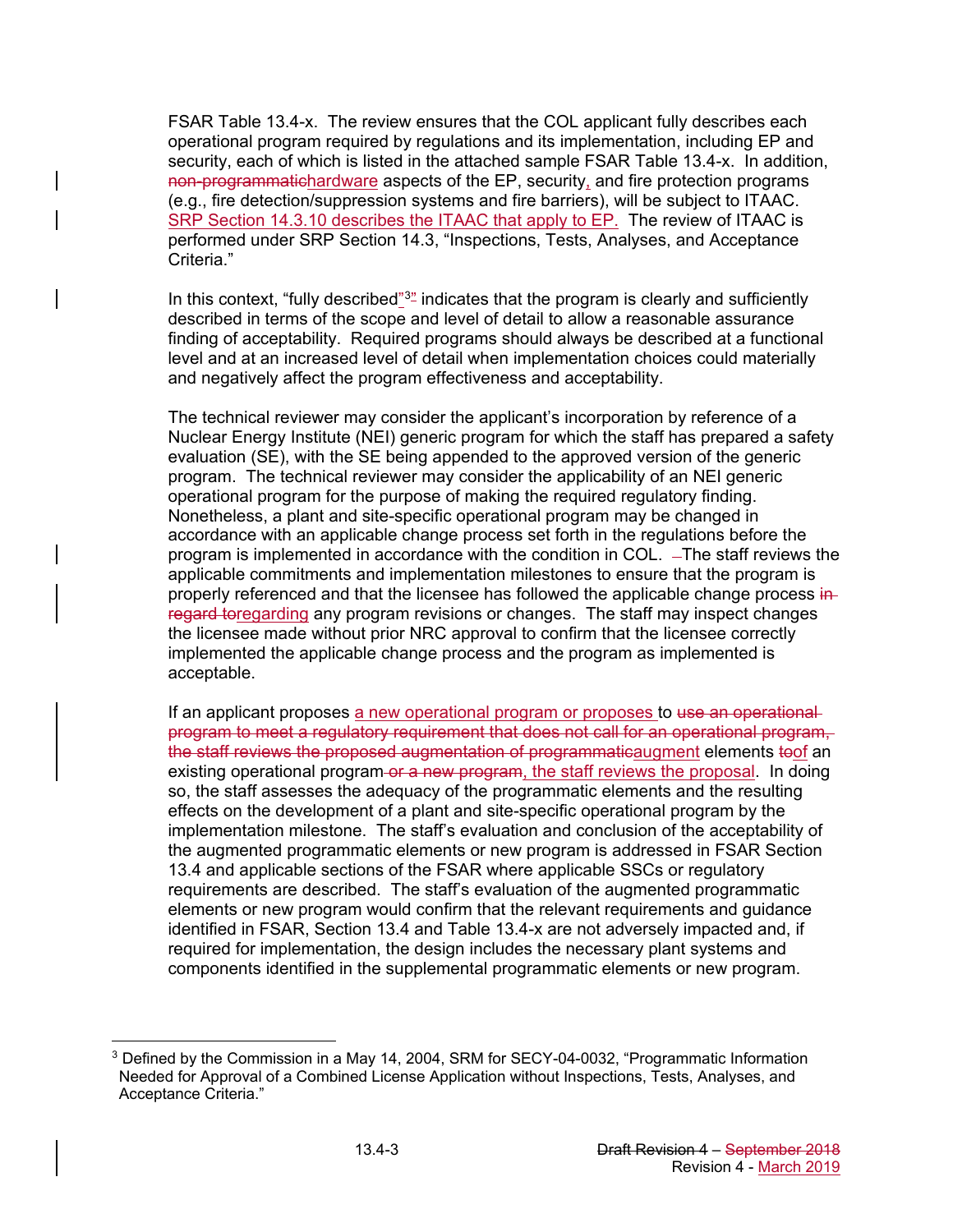- 2. If an applicant included ITAAC in lieu of implementation information for a specific operational program, staff reviews the ITAAC information under SRP Section 14.3. The staff also notes that unique circumstances involving a particular application may raise an implementation issue on an operational program that is best resolved by an ITAAC. The staff expects such circumstances to be rare. The staff should inform the Commission of any such licensee-proposed ITAAC.
- 3. COL applicants may choose to use an operational program not explicitly required by regulation. For example, a COL applicant might adopt a sump strainer cleanliness program to satisfy the emergency core cooling system requirements in the regulations. In such instances, the COL applicant should add the operational program to its list of programs in Section 13.4-x of the FSAR and should fully describe the program and its implementation in the FSAR.

### IV. EVALUATION FINDINGS

The staff should include in the SER evaluation findings similar to the following:

The staff of the NRC has reviewed FSAR Table 13.4-x and concludes that it is an accurate summary of the operational programs evaluated in the sections of the safety evaluation report noted in the table. The COL will contain suitable license conditions regarding those operational programs for which implementation requirements are not specified in the regulations.

The license should include the following conditions:

1. The [Name of licensee with operating authority] shall implement the programs or portions of programs identified in Table on or before the associated milestones in Table .

[The table referenced in this license condition will be included in the license. It will be as shown in the attached FSAR Table 13.4-x except it will specify only those operational programs that do not have implementation requirements in the regulations at the time the COL is issued. The resulting table will contain operational program milestones acceptable to the NRC staff. The number of implementation milestones would depend on whether the program will be implemented on a phased basis or all at once. For example, the staff expects that the radiation protection program will have 4 implementation milestones (radioactive sources on site, fuel on site, fuel load, and first shipment of waste) whereas the motor-operated valve (MOV) program will be fully implemented at a specific milestone before plant startup. The portion of the program implemented at a particular milestone would be described in the implementation section of the FSAR.]

2. Within 12 months after issuance of the COL or 12 months after the start of construction as defined at 10 CFR 50.10(a), whichever is later, ([Name of the licensee)] shall submit to the Director, <del>(the identification of the</del> [identify NRC Headquarters office responsible for oversight of the COL after issuance $\frac{1}{2}$ , or the Director's designee, a schedule for implementation of the operational programs listed in [Table 13.x-xxx, the operational program FSAR table], including the associated estimated date for initial loading of fuel. The [name of licensee] shall update the schedule every 6 months until 12 months before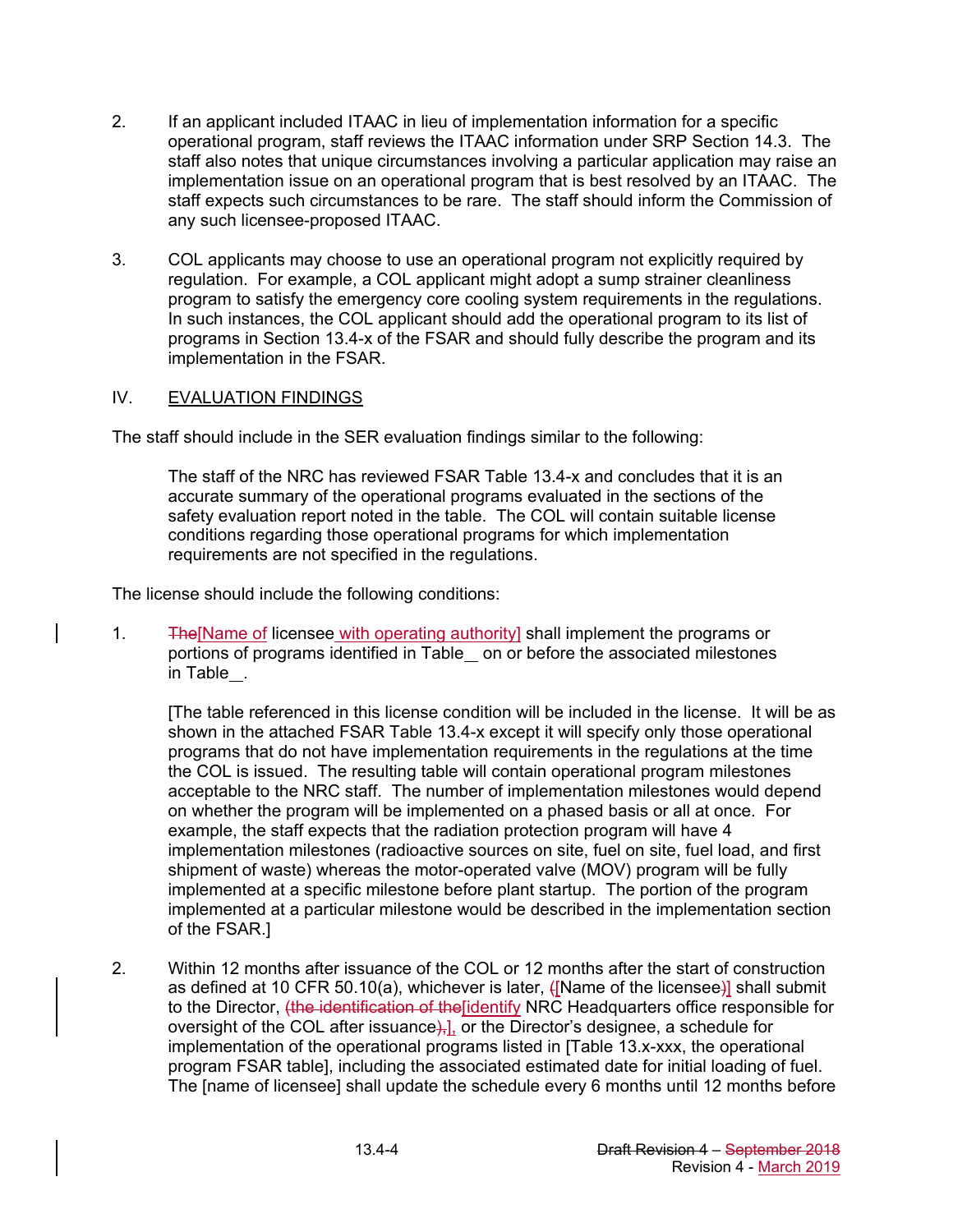scheduled fuel loading, and every month thereafter until the operational programs in the FSAR table have been fully implemented.

### V. IMPLEMENTATION

The staff will use this SRP section in performing safety evaluations of license applications submitted by applicants pursuant to 10 CFR Part 52. Except when the applicant proposes an acceptable alternative method for complying with specified portions of the Commission's regulations, the staff will use the method described herein to evaluate conformance with Commission regulations.

The provisions of this SRP section apply to reviews of applications submitted six months or more after the date of issuance of this SRP section, unless superseded by a later revision.

### VI. REFERENCES

- 1. U.S. Nuclear Regulatory Commission, "Review of Operational Programs in Combined License Applications and Generic Emergency Planning Inspections, Tests, Analyses, and Acceptance Criteria," SECY-05-0197, October 28, 2005. (ADAMS Accession No. ML052770225)
- 2. U.S. Nuclear Regulatory Commission, "Review of Operational Programs in Combined License Applications and Generic Emergency Planning Inspections, Tests, Analyses, and Acceptance Criteria," Staff Requirements - SECY-05-0197, February 22, 2006. (ADAMS Accession No. ML060530316)

#### **Paperwork Reduction Act**

This-Standard Review Plan provides guidance for implementing the mandatory information collections covered by 10 CFR Parts 50, and 52, and 73 that are subject to the Paperwork Reduction Act of 1995 (44 U.S.C. 3501 et. seq.). These information collections were approved by the Office of Management and Budget (OMB), under control numbers 3150-0011, and 3150-0151, and 3150-0002-\_respectively.- Send comments regarding this information collection to the Information Services Branch, U.S. Nuclear Regulatory Commission, Washington, DC 20555-0001, or by e-mail to Infocollects.Resource@nrc.gov.<sub>7</sub> and to the Desk Officer, Office of Information and Regulatory Affairs, NEOB-10202, (3150-0011, and 3150–0151, and 3150-0002) Office of Management and Budget, Washington, DC 20503.

#### PUBLIC PROTECTION NOTIFICATION

e-mail: oira submission@omb.eop.gov..

 $\overline{\phantom{a}}$  , and the set of the set of the set of the set of the set of the set of the set of the set of the set of the set of the set of the set of the set of the set of the set of the set of the set of the set of the s

 $\mathcal{L}_\text{max}$  , we can also the contract of the contract of the contract of the contract of

#### **Public Protection Notification**

The NRC may not conduct or sponsor, and a person is not required to respond to, a collection of information unless the document requesting or requiring the collection displays a currently valid OMB control number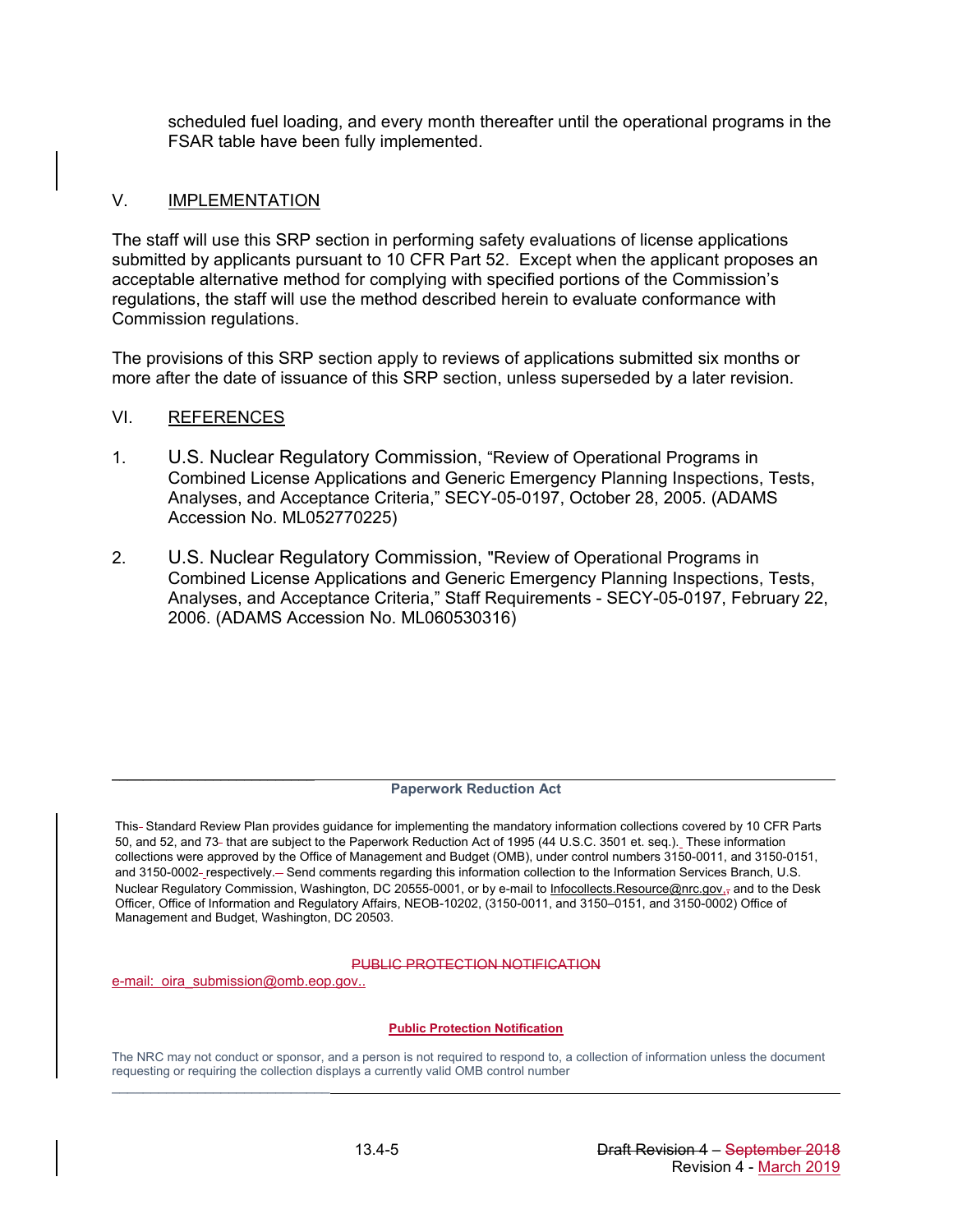# **ATTACHMENT**

## **Sample FSAR Table 13.4-x Operational Programs Required by NRC Regulations**

| <b>Item</b>      |                                                        | <b>Program Source</b>                                                                         | <b>FSAR</b>                   |                                                 | Implementation                                                             |
|------------------|--------------------------------------------------------|-----------------------------------------------------------------------------------------------|-------------------------------|-------------------------------------------------|----------------------------------------------------------------------------|
|                  | <b>Program Title</b>                                   | (Required By)                                                                                 | (SRP)<br>Section <sup>3</sup> | <b>Milestone</b>                                | Requirement                                                                |
| 1 <sub>1</sub>   | Inservice Inspection Program                           | 10 CFR 50.55a(g)                                                                              | 5.2.4<br>5.4.2.2<br>6.6       | <b>Prior to Commercial</b><br>service           | 10 CFR 50.55a(g)<br><b>ASME Section XI IWA</b><br>2430(b)                  |
| 2.               | <b>Inservice Testing Program</b>                       | 10 CFR 50.55a(f)<br>10 CFR Part 50,<br>Appendix A                                             | 3.9.6<br>5.2.4                | After main generator<br>on-line on nuclear heat | 10 CFR 50.55a(f)<br><b>ASME OM Code</b>                                    |
| 3.               | <b>Environmental Qualification</b><br>Program          | 10 CFR 50.49(a)                                                                               | 3.11                          | Prior to initial fuel load                      | <b>License Condition</b>                                                   |
| $\overline{4}$ . | Preservice Inspection<br>Program                       | 10 CFR 50.55a(g)                                                                              | 5.2.4<br>5.4.2.2<br>6.6       | Completion prior to<br>initial plant start-up   | 10 CFR 50.55a(g)<br><b>ASME Code Section XI</b><br>IWB-2200(a)             |
| 5.               | <b>Reactor Vessel Material</b><br>Surveillance Program | 10 CFR 50.60;<br>10 CFR Part 50,<br>Appendix H                                                | 5.3.1                         | None specified                                  | <b>License Condition</b>                                                   |
| 6.               | <b>Preservice Testing Program</b>                      | 10 CFR 50.55a(f)                                                                              | 3.9.6                         | Prior to initial fuel load                      | <b>License Condition</b>                                                   |
| 7.               | Containment Leakage Rate<br><b>Testing Program</b>     | 10 CFR 50.54(o);<br>10 CFR Part 50,<br>Appendix A (GDC 32);<br>10 CFR Part 50,<br>Appendix J; | 6.2.6                         | Prior to initial fuel load                      | License condition<br><b>Option A-Section III</b><br>Option B-Section III.A |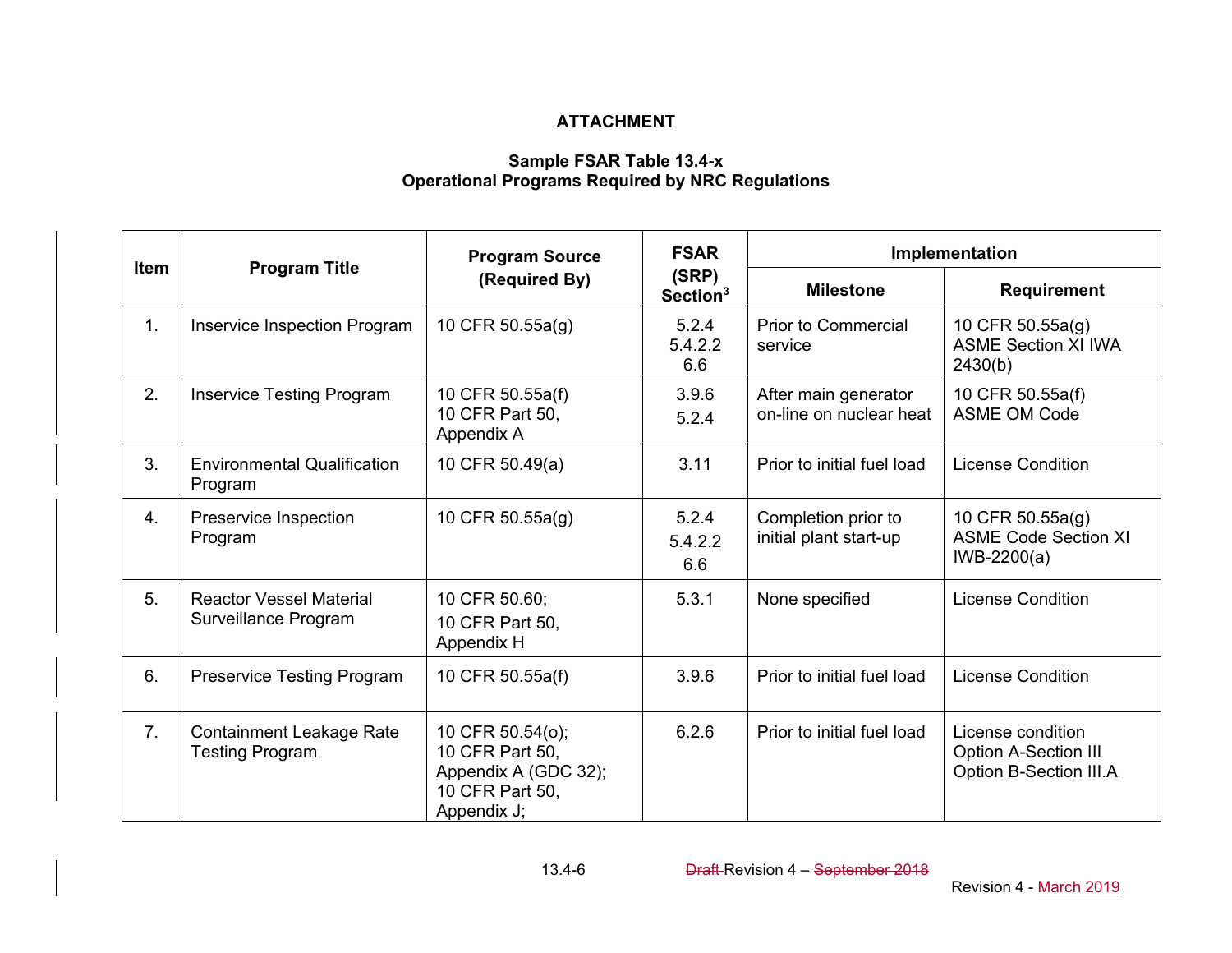| <b>Item</b> |                                                               | <b>Program Source</b>                        | <b>FSAR</b>                   | Implementation                                                                                                                                                                                                                                                                                                    |                                                                                                                          |
|-------------|---------------------------------------------------------------|----------------------------------------------|-------------------------------|-------------------------------------------------------------------------------------------------------------------------------------------------------------------------------------------------------------------------------------------------------------------------------------------------------------------|--------------------------------------------------------------------------------------------------------------------------|
|             | <b>Program Title</b>                                          | (Required By)                                | (SRP)<br>Section <sup>3</sup> | <b>Milestone</b>                                                                                                                                                                                                                                                                                                  | <b>Requirement</b>                                                                                                       |
| 8.          | <b>Fire Protection Program</b>                                | 10 CFR 50.48                                 | 9.5.1                         | Prior to fuel receipt for<br>elements of the Fire<br><b>Protection Program</b><br>necessary to support<br>receipt and storage of<br>fuel on-site.                                                                                                                                                                 | <b>License Condition</b>                                                                                                 |
|             |                                                               |                                              |                               | Prior to initial fuel load<br>for elements or the Fire<br><b>Protection Program</b><br>necessary to support<br>fuel load and plant<br>operation.                                                                                                                                                                  |                                                                                                                          |
|             | (portions applicable to<br>radioactive material) <sup>4</sup> | 10 CFR 70.22<br>10 CFR 30.32<br>10 CFR 40.31 |                               | Prior to byproduct,<br>source, or special<br>nuclear materials<br>(excluding Exempt<br>Quantities as<br>described in 10 CFR<br>30.18) receipt for<br>elements of the Fire<br><b>Protection Program</b><br>necessary to support<br>receipt and storage of<br>byproduct, source, or<br>special nuclear<br>materials | 10 CFR 70.22(a)<br>10 CFR 70.23(a)(3)-(4)<br>10 CFR 30.32(g)<br>10 CFR 30.33(a)(2)<br>10 CFR 40.31(a)<br>10 CFR 40.32(j) |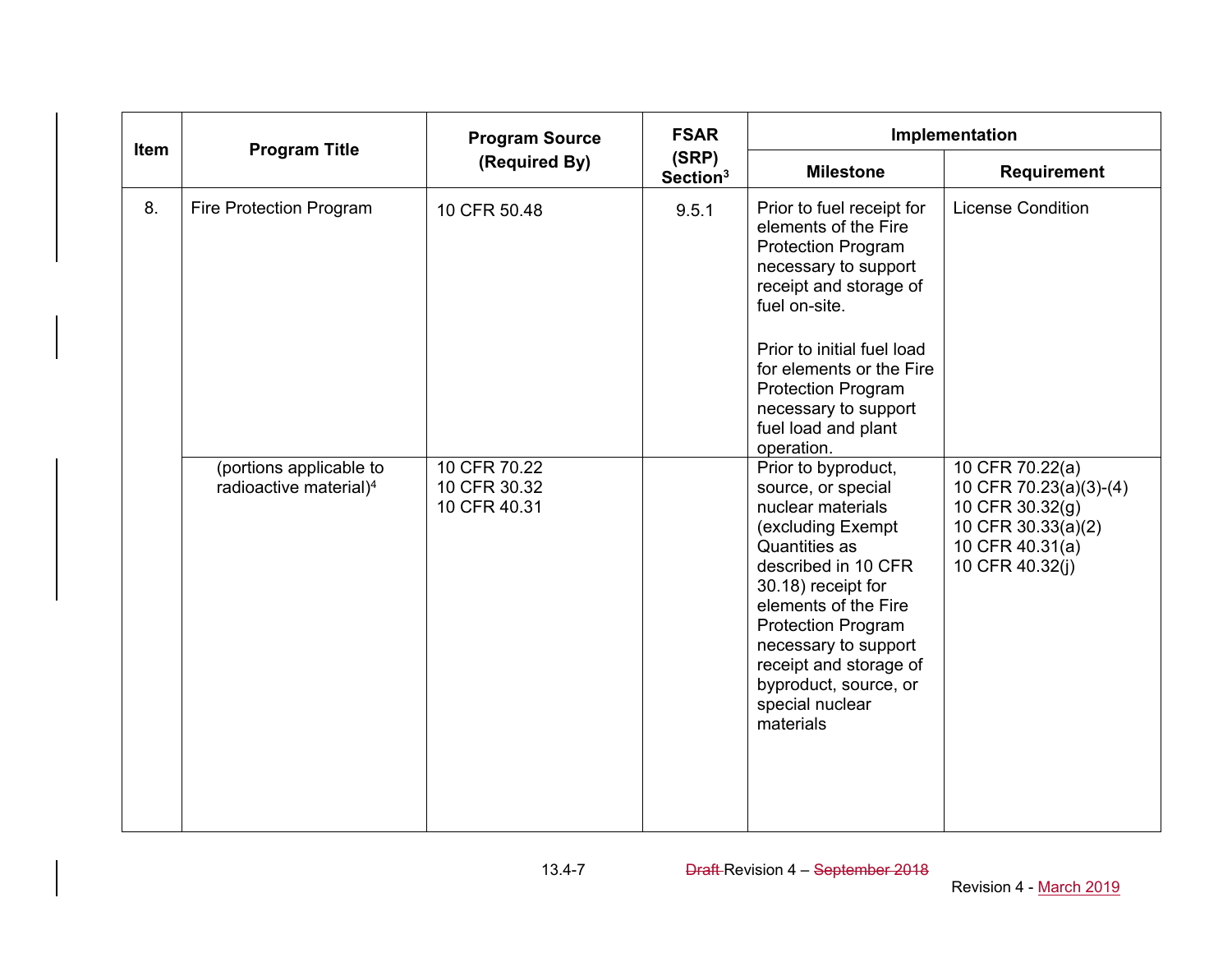| <b>Item</b> |                                                                                                                           | <b>Program Source</b>                                                                                                                                                          | <b>FSAR</b>                   |                                    | Implementation           |
|-------------|---------------------------------------------------------------------------------------------------------------------------|--------------------------------------------------------------------------------------------------------------------------------------------------------------------------------|-------------------------------|------------------------------------|--------------------------|
|             | <b>Program Title</b>                                                                                                      | (Required By)                                                                                                                                                                  | (SRP)<br>Section <sup>3</sup> | <b>Milestone</b>                   | <b>Requirement</b>       |
| 9.          | <b>Process and Effluent</b><br>Monitoring and Sampling<br>Program:                                                        |                                                                                                                                                                                |                               |                                    |                          |
|             | (a) Radiological Effluent<br>Technical<br>Specifications/Standard<br><b>Radiological Effluent</b><br>Controls (RETS/SREC) | 10 CFR 20.1301 and<br>$20.1302 - 1$<br>20.1301(e) for 40 CFR<br><b>Part 190</b><br>10 CFR 50.34a<br>10 CFR 50.36a<br>10 CFR Part 50,<br>Appendix I, Section II, III,<br>and IV | 11.5                          | Prior to fuel load                 | <b>License Condition</b> |
|             | (b) Offsite Dose Calculation<br>Manual (ODCM)                                                                             | Same as above                                                                                                                                                                  | 11.5                          | Prior to fuel load                 | <b>License Condition</b> |
|             | (c) Radiological<br><b>Environmental Monitoring</b><br>Program (REMP)                                                     | Same as above                                                                                                                                                                  | 11.5                          | Prior to fuel load                 | <b>License Condition</b> |
|             | (d) Process Control Program<br>(PCP)                                                                                      | Same as above                                                                                                                                                                  | 11.4                          | Prior to fuel load                 | <b>License Condition</b> |
| 10.1        | <b>Radiation Protection Program</b>                                                                                       | 10 CFR 20.1101                                                                                                                                                                 | 12.5                          |                                    | <b>License Condition</b> |
|             | (a) Radiation Protection<br>element                                                                                       | 10 CFR 20.1101                                                                                                                                                                 |                               | Prior to receiving<br>reactor fuel |                          |
|             | (b) ALARA element                                                                                                         | 10 CFR 20.1101                                                                                                                                                                 |                               | Prior to initial loading           |                          |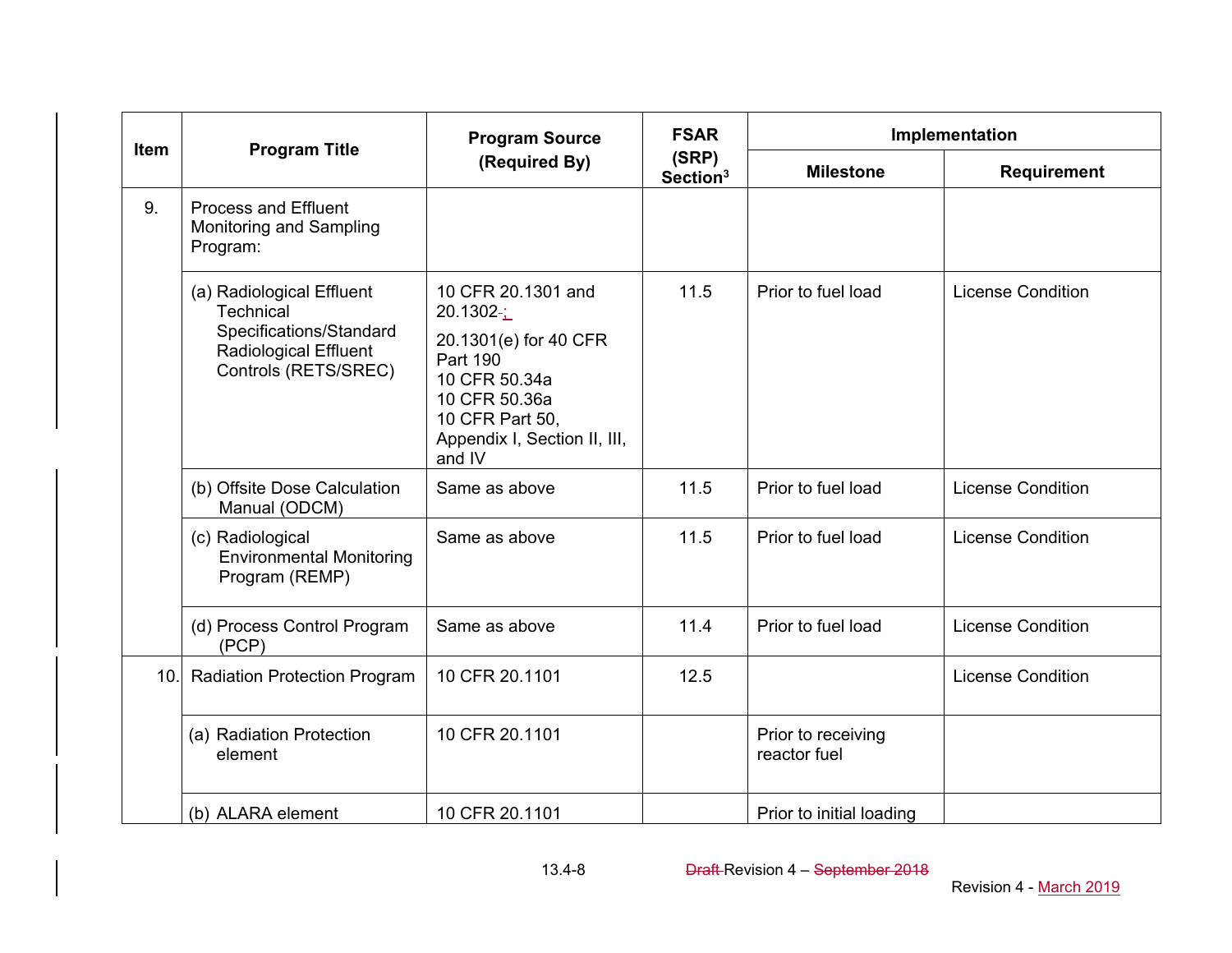| Item | <b>Program Title</b>                                          | <b>Program Source</b>                        |                               |                                                                                                                                                                                                                                                                              | Implementation                                        |
|------|---------------------------------------------------------------|----------------------------------------------|-------------------------------|------------------------------------------------------------------------------------------------------------------------------------------------------------------------------------------------------------------------------------------------------------------------------|-------------------------------------------------------|
|      |                                                               | (Required By)                                | (SRP)<br>Section <sup>3</sup> | <b>Milestone</b>                                                                                                                                                                                                                                                             | <b>Requirement</b>                                    |
|      |                                                               |                                              |                               | of fuel in the reactor                                                                                                                                                                                                                                                       |                                                       |
|      | (c) Minimization of<br>contamination element                  | 10 CFR 20.1406                               |                               | Prior to initial transfer,<br>transport or disposal of<br>radioactive materials                                                                                                                                                                                              |                                                       |
|      | (d) Source control element <sup>4</sup>                       | 10 CFR Parts 30, 40, 70<br>10 CFR Part 37    |                               | Prior to receipt of<br><b>Special Nuclear</b><br><b>Material</b>                                                                                                                                                                                                             |                                                       |
|      |                                                               |                                              |                               | Prior to initial receipt of<br>by-product, source, or<br>special nuclear<br>materials (excluding<br><b>Exempt Quantities as</b><br>described in 10 CFR<br>30.18) for those<br>elements of the<br><b>Radiation Protection</b><br>Program necessary to<br>support such receipt |                                                       |
| 11.  | Non licensed Plant Staff<br><b>Training Program</b>           | 10 CFR 50.120                                | 13.2.2                        | 18 months prior to<br>scheduled fuel load                                                                                                                                                                                                                                    | 10 CFR 50.120(b)                                      |
|      | (portions applicable to<br>radioactive material) <sup>4</sup> | 10 CFR 30.32<br>10 CFR 40.31<br>10 CFR 70.22 |                               | Prior to initial receipt of<br>byproduct, source, or<br>special nuclear<br>materials (excluding<br><b>Exempt Quantities as</b><br>described in 10 CFR<br>30.18                                                                                                               | 10 CFR 30.32(a)<br>10 CFR 40.31(a)<br>10 CFR 70.22(a) |
| 12.  | <b>Reactor Operator Training</b><br>Program                   | 10 CFR 55.13;<br>10 CFR 55.31;               | 13.2.1                        | 18 months prior to<br>initial fuel load                                                                                                                                                                                                                                      | <b>License Condition</b>                              |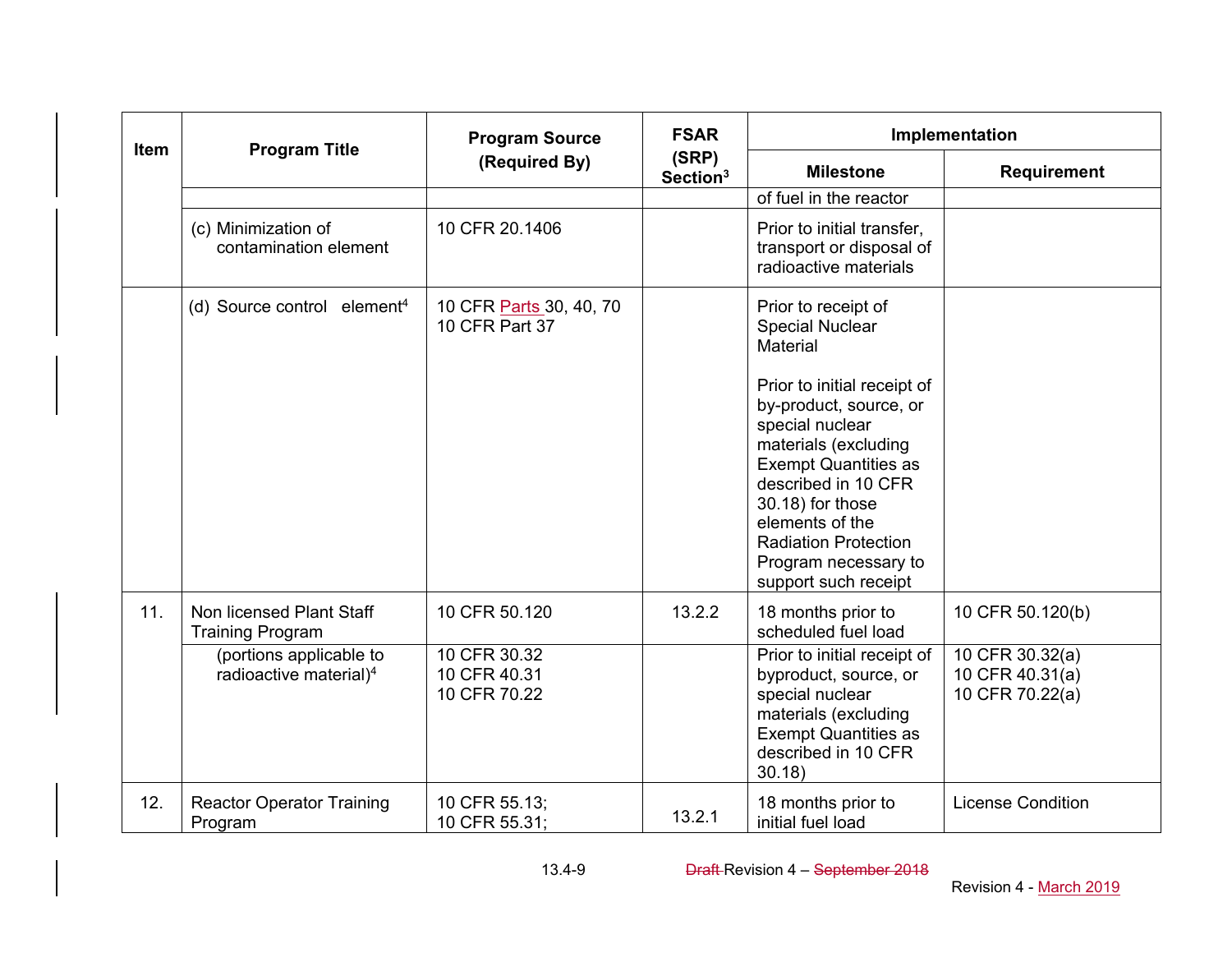| Item | <b>Program Title</b>                                      | <b>Program Source</b>                                | <b>FSAR</b>                   | Implementation                                                                                                                                                                                                                                                                                                                                                                                                          |                                                                                                                                                                                                                            |
|------|-----------------------------------------------------------|------------------------------------------------------|-------------------------------|-------------------------------------------------------------------------------------------------------------------------------------------------------------------------------------------------------------------------------------------------------------------------------------------------------------------------------------------------------------------------------------------------------------------------|----------------------------------------------------------------------------------------------------------------------------------------------------------------------------------------------------------------------------|
|      |                                                           | (Required By)                                        | (SRP)<br>Section <sup>3</sup> | <b>Milestone</b>                                                                                                                                                                                                                                                                                                                                                                                                        | <b>Requirement</b>                                                                                                                                                                                                         |
|      |                                                           | 10 CFR 55.41;<br>10 CFR 55.43;<br>10 CFR 55.45       |                               |                                                                                                                                                                                                                                                                                                                                                                                                                         |                                                                                                                                                                                                                            |
| 13.  | <b>Reactor Operator</b><br><b>Requalification Program</b> | 10 CFR 50.34(b);<br>10 CFR 50.54(i);<br>10 CFR 55.59 | 13.2.1                        | Within 3 months after<br>issuance of an<br>operating license or<br>the date <sub>r</sub> the<br><b>Commission makes</b><br>the finding under<br>10 CFR 52.103(g)                                                                                                                                                                                                                                                        | 10 CFR 50.54 (i-1)                                                                                                                                                                                                         |
| 14.  | <b>Emergency Planning</b>                                 | 10 CFR 50.47<br>10 CFR Part 50,<br>Appendix E        | 13.3                          | Full participation<br>exercise conducted<br>within 2 yrs. before the<br>issuance of first full<br>power operating<br>license.<br>Onsite exercise<br>conducted within 1 yr<br>before issuance of full<br>power operating<br>license.<br>Applicants detailed<br>implementing<br>procedures for it'sits<br>emergency plan<br>submitted no less than<br>180 days prior to<br>scheduled issuance of<br>an operating license. | 10 CFR Part 50,<br>Appendix E.IV.F.2a(i)<br>(10 CFR Part 50<br>applicant)<br>10 CFR Part 50,<br>Appendix E.IV.F.2a(i)<br>(10 CFR Part 50<br>applicant)<br>10 CFR Part 50,<br>Appendix E.V<br>(10 CFR Part 50<br>applicant) |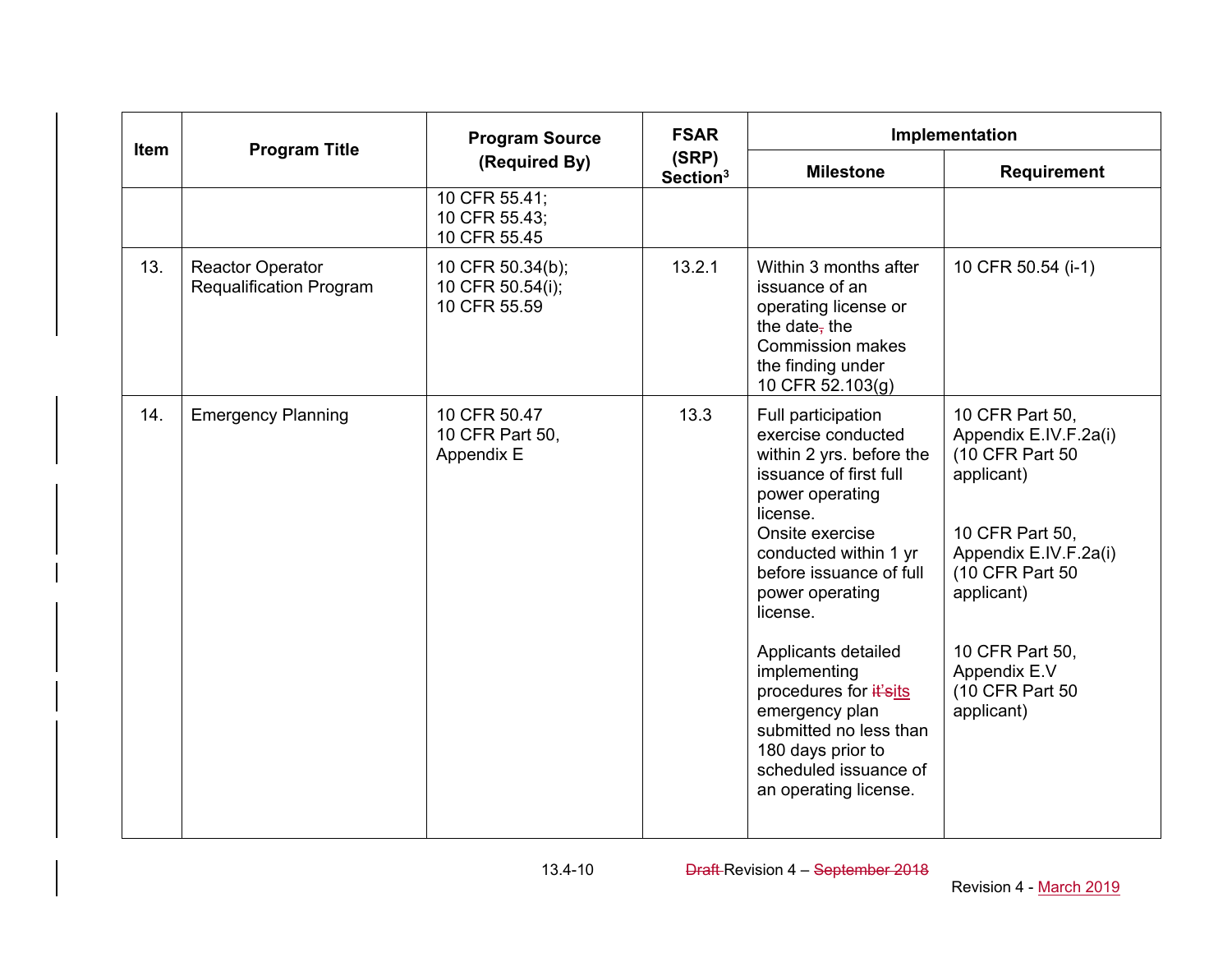| <b>Item</b> | <b>Program Title</b>                                                                                                                                                                                     | <b>Program Source</b>        | <b>FSAR</b>                   | Implementation                                                                                                                                                                                                                                                                                                                                                                       |                                                                                                                            |
|-------------|----------------------------------------------------------------------------------------------------------------------------------------------------------------------------------------------------------|------------------------------|-------------------------------|--------------------------------------------------------------------------------------------------------------------------------------------------------------------------------------------------------------------------------------------------------------------------------------------------------------------------------------------------------------------------------------|----------------------------------------------------------------------------------------------------------------------------|
|             |                                                                                                                                                                                                          | (Required By)                | (SRP)<br>Section <sup>3</sup> | <b>Milestone</b>                                                                                                                                                                                                                                                                                                                                                                     | <b>Requirement</b>                                                                                                         |
|             |                                                                                                                                                                                                          |                              |                               | Full participation<br>exercise conducted<br>within 2 yrs of<br>scheduled date for<br>initial loading of fuel.<br>Onsite exercise<br>conducted within 1 yr<br>before the schedule<br>date for initial loading<br>of fuel.<br>Applicant's detailed<br>implementing<br>procedures for its<br>emergency plan<br>submitted no less than<br>within 180 days prior to<br>scheduled date for | 10 CFR Part 50,<br>Appendix E.IV.F.2a(ii)<br>10 CFR Part 50,<br>Appendix E.IV.F.2a(ii)<br>10 CFR Part 50,<br>Appendix E.V. |
| 15.         | <b>Security Program</b>                                                                                                                                                                                  |                              |                               | initial loading of fuel.                                                                                                                                                                                                                                                                                                                                                             |                                                                                                                            |
|             | (a) Physical Protection<br>Program (applicable to<br>protection of special<br>nuclear material prior-<br>tobefore the<br>protectedcontrolled<br>access area beingis<br>declared<br>eperationaloperation) | 10 CFR 73.1,<br>10 CFR 73.67 | 13.5.2.2.8<br>13.6            | Prior to initial receipt of<br>special nuclear<br>material                                                                                                                                                                                                                                                                                                                           | 10 CFR 73.1(a),<br>10 CFR 73.67                                                                                            |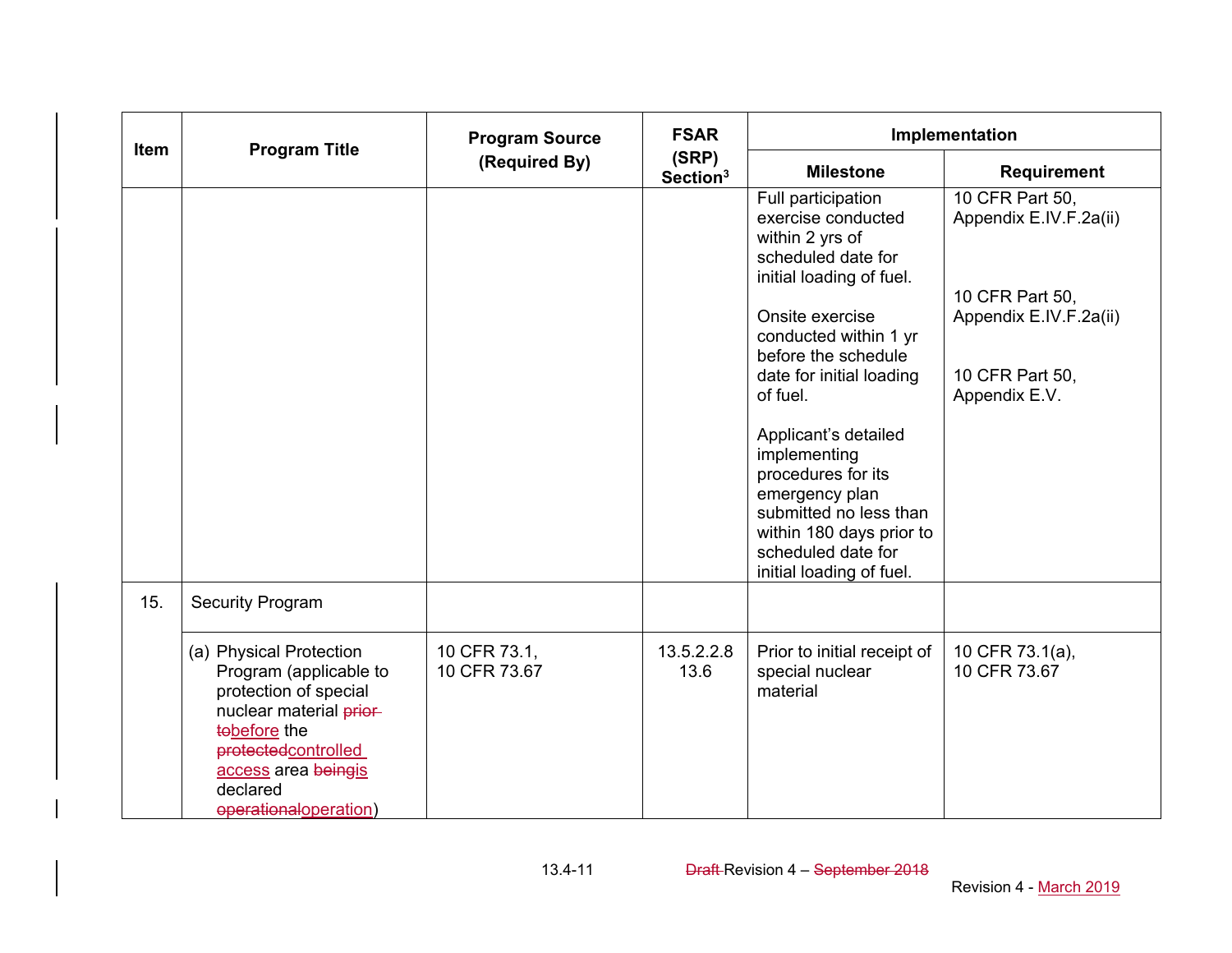|             |                                                                                                   | <b>Program Source</b>                                                       | <b>FSAR</b>                   |                                                                  | Implementation                                  |
|-------------|---------------------------------------------------------------------------------------------------|-----------------------------------------------------------------------------|-------------------------------|------------------------------------------------------------------|-------------------------------------------------|
| <b>Item</b> | <b>Program Title</b>                                                                              | (Required By)                                                               | (SRP)<br>Section <sup>3</sup> | <b>Milestone</b>                                                 | Requirement                                     |
|             | (b) Physical Security Program                                                                     | 10 CFR 73.55(b);<br>10 CFR 73.55(c)(3);<br>10 CFR 73.56:<br>10 CFR 73.57    | 13.6                          | Prior to receipt of fuel<br>onsite (protected area)              | 10 CFR 73.55(a)(4)                              |
|             | (c) Safeguards Contingency<br>Program                                                             | 10 CFR 73.55(c)(5);<br>10 CFR 73.55(k);<br>10 CFR Part 73,<br>Appendix C    | 13.6                          | Prior to receipt of fuel<br>onsite (protected area)              | 10 CFR 73.55(a)(4)                              |
|             | (d) Training and Qualification<br>Program                                                         | 10 CFR 73.55(c)(4);<br>10 CFR 73.55(d)(3);<br>10 CFR Part 73,<br>Appendix B | 13.6                          | Prior to receipt of fuel<br>onsite (protected area)              | 10 CFR 73.55(a)(4)                              |
|             | (e) Fitness for Duty (FFD)<br>Program for Construction<br>(workers and first-line<br>supervisors) | 10 CFR 26.3(c4(f)                                                           | 13.7                          | Prior to initiating 10<br>CFR Part 26<br>construction activities | 10 CFR Part 26, Subpart<br>K                    |
|             | (f) Fitness for Duty (FFD)<br>Program for Construction<br>(management and<br>oversight personnel) | 10 CFR 26.3(c4(e)                                                           | 13.7                          | Prior to initiating 10<br>CFR Part 26<br>construction activities | 10 CFR Part 26, Subparts<br>A-H, N, and O       |
|             | (g) FFD Program for Security<br>Personnel                                                         | 10 CFR 26.4(e)(3e)(1)<br>10 CFR 26.4(a)(5)                                  | 13.7                          | Prior to initiating 10<br>CFR Part 26<br>construction activities | 10 CFR Part 26, Subparts<br>$A-H$ ,<br>N, and O |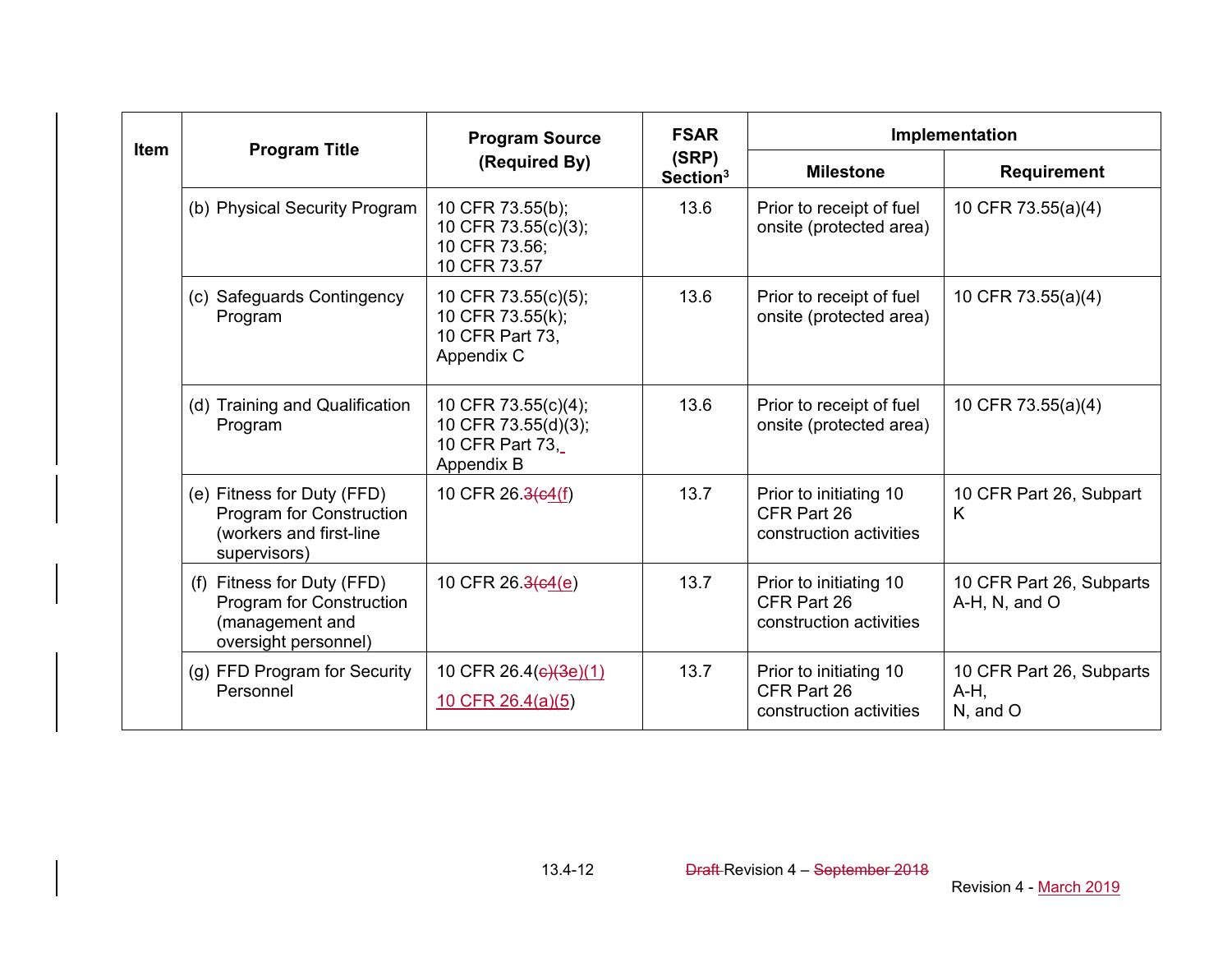| <b>Item</b> | <b>Program Title</b>                                                                                                                                         | <b>Program Source</b>                                         | <b>FSAR</b>                   |                                                                                                                                                                                                                                        | Implementation                                                                                                                              |
|-------------|--------------------------------------------------------------------------------------------------------------------------------------------------------------|---------------------------------------------------------------|-------------------------------|----------------------------------------------------------------------------------------------------------------------------------------------------------------------------------------------------------------------------------------|---------------------------------------------------------------------------------------------------------------------------------------------|
|             |                                                                                                                                                              | (Required By)                                                 | (SRP)<br>Section <sup>3</sup> | <b>Milestone</b>                                                                                                                                                                                                                       | <b>Requirement</b>                                                                                                                          |
|             |                                                                                                                                                              |                                                               |                               | Prior to the earlier of:<br>Licensee's<br>Α.<br>receipt of SNM in<br>the form of fuel<br>assemblies, or<br>Establishment<br>B.<br>of a protected the<br>controlled access<br>area, or<br><del>C.</del> The 10 CFR<br>52.103(g) finding | 10 CFR Part 26, Subparts<br>$A-I$ ,<br>N, and O                                                                                             |
|             | (h) FFD Program for FFD<br>Program personnel                                                                                                                 | 10 CFR 26.3(c);4(a)(5)                                        | 13.7                          | Prior to initiating 10<br>CFR Part 26<br>construction activities                                                                                                                                                                       | 10 CFR Part 26, Subparts<br>A, B, D- H, N, O, and C,<br>per licensee's discretion                                                           |
|             | (i) FFD Program for persons<br>required to physically<br>report to the Technical<br>Support Center (TSC) or<br><b>Emergency Operations</b><br>Facility (EOF) | 10 CFR 26.4(c)                                                | 13.7                          | Prior to the conduct of<br>the first full<br>participation<br>emergency<br>preparedness exercise<br>under 10 CFR Part 50,<br>App. E, Section F.2.a                                                                                     | 10 CFR Part 26, Subparts<br>$A-I$ ,<br>N, and O, except for<br>§§ 26.205-209                                                                |
|             | FFD Program for<br>Operation                                                                                                                                 | 10 CFR 26.4(a) and (b)                                        | 13.7                          | Prior to the earlier of:<br>Establishment<br>Α.<br>of a protected area,<br>or<br>B.<br>The 10 CFR<br>52.103(g) finding                                                                                                                 | 10 CFR Part 26, Subparts<br>$A-I$<br>N, and O, except for<br>individuals listed in<br>$\S$ 26.4(b), who are not<br>subject to §§ 26.205-209 |
|             | k. Cyber Security Program                                                                                                                                    | 10 CFR 73.54(b);<br>10 CFR 73.55(b)(8);<br>10 CFR 73.55(c)(6) | 13.6                          | Prior to receipt of fuel<br>onsite (protected area)                                                                                                                                                                                    | 10 CFR 73.55(a)(4)                                                                                                                          |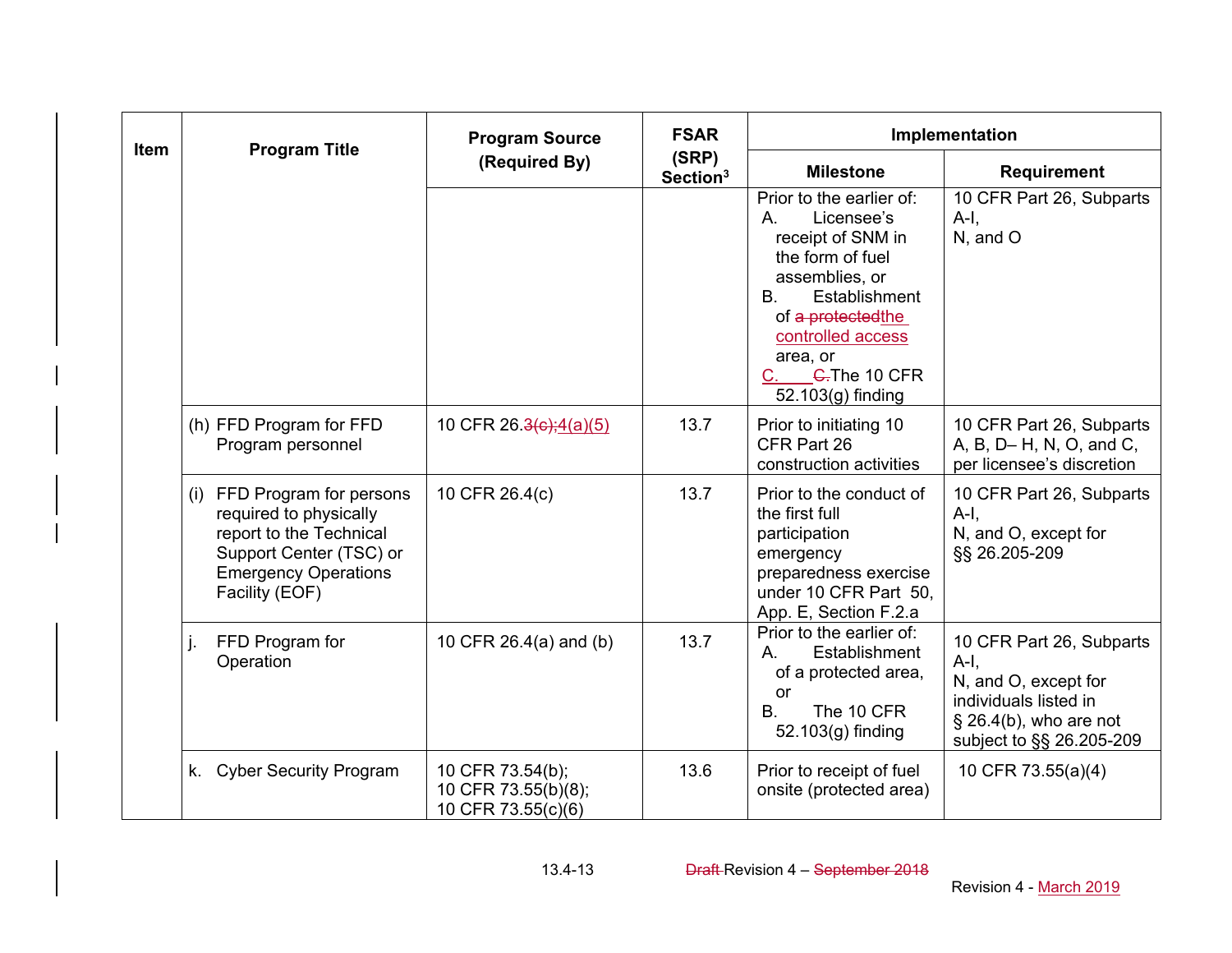| <b>Item</b> |                                                                                                                                                                                                                   | <b>Program Source</b>                                                                       | <b>FSAR</b>                               | Implementation                                                                                                |                                                                                                                                                  |
|-------------|-------------------------------------------------------------------------------------------------------------------------------------------------------------------------------------------------------------------|---------------------------------------------------------------------------------------------|-------------------------------------------|---------------------------------------------------------------------------------------------------------------|--------------------------------------------------------------------------------------------------------------------------------------------------|
|             | <b>Program Title</b>                                                                                                                                                                                              | (Required By)                                                                               | (SRP)<br>Section <sup>3</sup>             | <b>Milestone</b>                                                                                              | <b>Requirement</b><br><b>License Condition</b><br>10 CFR 37.41(a)(1)<br>10 CFR $50.54(a)(1)$<br>10 CFR $50.65(a)(1)$<br><b>License Condition</b> |
|             | <b>SNM Material Control and</b><br>L.<br><b>Accounting Program</b>                                                                                                                                                | 10 CFR Part 74, Subpart<br>B (§§ 74.11 - 74.19, excl.<br>$\S - 74.17$                       | 13.5.2.2.9                                | Prior to receipt of<br>special nuclear<br>material                                                            |                                                                                                                                                  |
|             | m. Security Program for<br>aggregated category 1 or<br>category 2 quantity of<br>radioactive material<br>(applicable to protection<br>of aggregated quantity of<br>radioactive material prior<br>to fuel on site) | 10 CFR 37.41(a)(1)                                                                          | 13.5.2.2.8<br>13.5.2.2.10<br>13.6<br>11.4 | Prior to the<br>accumulation of<br>aggregated category 1<br>or category 2 quantity<br>of radioactive material |                                                                                                                                                  |
| 16.         | <b>Quality Assurance Program -</b><br>Operation                                                                                                                                                                   | 10 CFR 50.54(a);<br>10 CFR Part 50,<br>Appendix A (GDC 1);<br>10 CFR Part 50,<br>Appendix B | 17.5                                      | 30 days prior to<br>scheduled date for the<br>initial loading of fuel.                                        |                                                                                                                                                  |
| 17.         | Maintenance Rule                                                                                                                                                                                                  | 10 CFR 50.65                                                                                | 17.6                                      | Fuel load authorization<br>per 10 CFR 52.103(g)                                                               |                                                                                                                                                  |
| 18.         | Motor-Operated Valve<br>Testing                                                                                                                                                                                   | 10 CFR 50.55a(b)(3)(ii)                                                                     | 3.9.6                                     | Prior to initial fuel load                                                                                    |                                                                                                                                                  |
|             |                                                                                                                                                                                                                   |                                                                                             |                                           |                                                                                                               |                                                                                                                                                  |

<sup>3</sup> Additional FSAR (SRP) sections may be identified under broad operational programs required by regulation (e.g., ISI, IST, etc.). <sup>4</sup> If the COL applicant submits within the Part 52 application a requestrequests for Part 30, 40, and 70 licenses, the COL applicantstaff should identifyreview the application for implementation milestones related to these licenses.